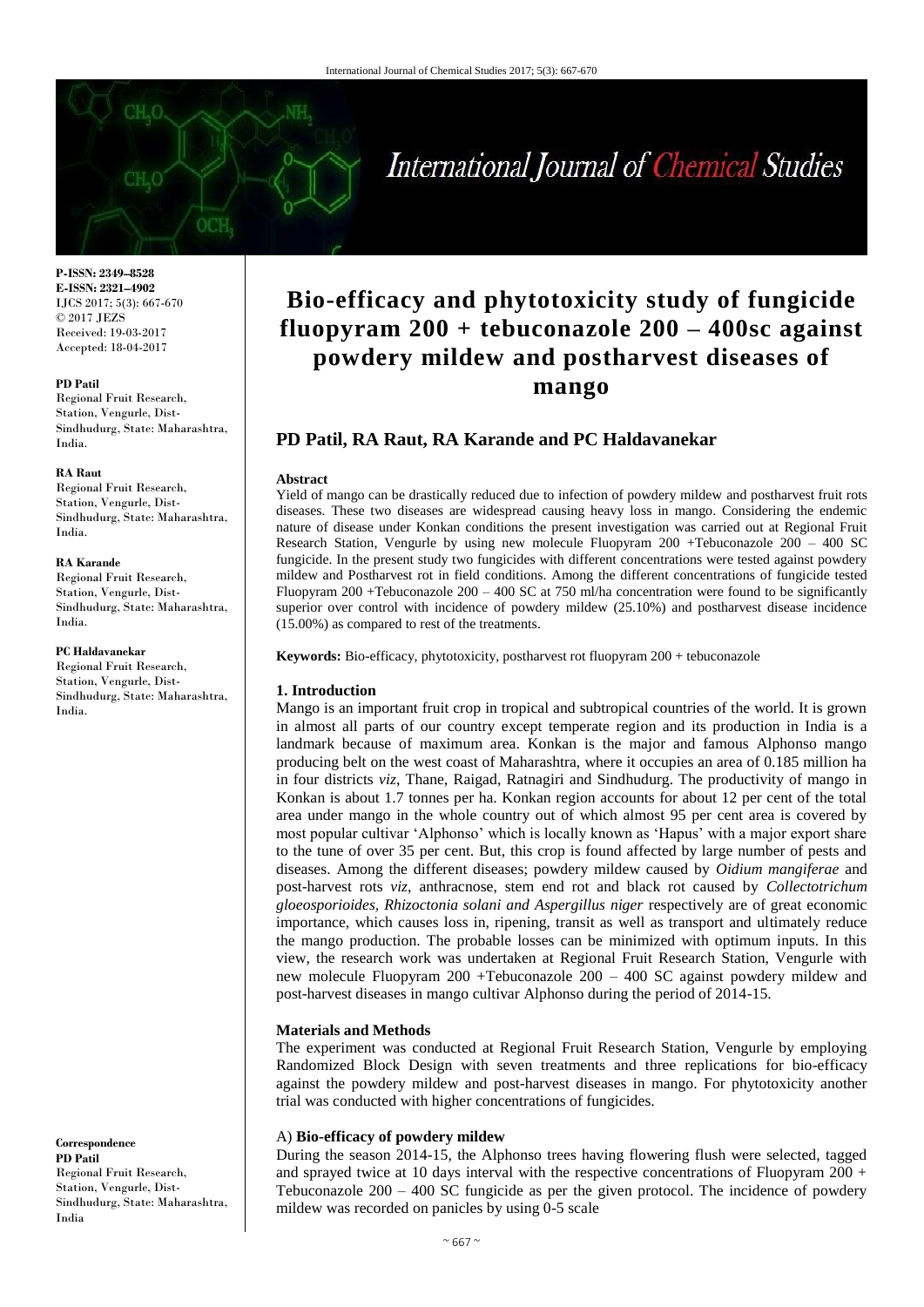| $0 = No$ incidence        | $1 = 1-20$ % incidence     |
|---------------------------|----------------------------|
| $2 = 21-40$ % incidence   | $3 = 41 - 60$ % incidence  |
| $4 = 61 - 80$ % incidence | $5 = 81 - 100$ % incidence |
|                           |                            |

(As per AICRP Mango Proceeding)

The Per cent Disease Incidence (PDI) was calculated by using the following formula.

PDI= Sum of all numerical rating x 100 No. of panicles observed X Maximum rating

Treatment wise fruit yield in Kg. per plant was recorded at the time of harvesting.

#### B) **Bio-efficacy of post-harvest rots**

The Alphonso plants having fruits were selected and sprayed with respective fungicides at 30 and 20 Days before Harvest (DBH). The matured fruits were harvested 20 days after the second spray and were brought in the ripening house and were kept for ripening in boxes. The observations on post-harvest diseases *viz*. anthracnose, stem end rot and soft rot were recorded on  $5<sup>th</sup>$ ,  $10<sup>th</sup>$  and  $15<sup>th</sup>$  days after harvest. The per cent fruit rot was calculated by following formula  $A = Y (100)/X$ Where,

A= Per cent rot  $X=$  Total number of fruits observed  $Y = Total number of rotated fruits$ 

| Table 1: Treatment Details for Bio-efficacy |  |  |
|---------------------------------------------|--|--|
|---------------------------------------------|--|--|

| Tr.            |                                                   |             | <b>Dosage</b>          |                                                                                                                                                                                                                                                                                                             |
|----------------|---------------------------------------------------|-------------|------------------------|-------------------------------------------------------------------------------------------------------------------------------------------------------------------------------------------------------------------------------------------------------------------------------------------------------------|
| No.            | <b>Treatments</b>                                 | g a.i./ha   | (ml or g)<br>forml./ha | Application time and method                                                                                                                                                                                                                                                                                 |
| $T_1$          | Untreated (Control)                               | ۰           |                        |                                                                                                                                                                                                                                                                                                             |
| T <sub>2</sub> | Fluopyram $200 +$<br>Tebuconazole 200 -<br>400 SC | $100+100$   | 500                    |                                                                                                                                                                                                                                                                                                             |
| T <sub>3</sub> | Fluopyram $200 +$<br>Tebuconazole 200 -<br>400SC  | $125 + 125$ | 625                    | First spray immediately after the initial symptoms of disease was observed and subsequent<br>spray at 10 days interval, Two more applications at 10 days interval. 1 <sup>st</sup> spary was given at 30<br>days before harvesting and $2nd$ spray after 10 days by using foot sprayer. Water Volume on the |
| T <sub>4</sub> | Fluopyram $200 +$<br>Tebuconazole 200-<br>400 SC  | $150 + 150$ | 750                    | basis of tree size.                                                                                                                                                                                                                                                                                         |
| T <sub>5</sub> | Fluopyram 500 SC                                  | 150         | 300                    |                                                                                                                                                                                                                                                                                                             |
| T <sub>6</sub> | Tebuconazole 25 EC                                | 150         | 600                    |                                                                                                                                                                                                                                                                                                             |
| T <sub>7</sub> | Carbendazim 50 WP                                 | 250         | 500                    |                                                                                                                                                                                                                                                                                                             |

#### C) **Phytotoxicity**

To evaluate the phytotoxicity of Fluopyram 200 + Tebuconazole 200 - 400 SC, another trial was carried out during 2014-15 seasons. The Alphonso trees having flowering and vegetative flush were selected, tagged and sprayed once with Fluopyram 200 + Tebuconazole 200- 400 SC with three different concentrations *viz.* 0.075%, 0.15% and 0.3%. The phytotoxicity effect of Fluopyram 200 + Tebuconazole 200- 400 SC if any on mango flowering flush/vegetative flush due to spraying of fungicide were regularly examined for injury of leaf tip, leaf surface, necrosis, chlorosis, wilting, epinasty and hyponasty. The observations were recorded at 1, 3, 5, 7 and 10 days after spraying in each treatment and the parameters on phytotoxicity were observed on the following scale.

| <b>Score</b> | Phytotoxicity (%) |
|--------------|-------------------|
| 0            | No phytotoxicity  |
|              | $1 - 10%$         |
| 2            | 11-20%            |
| 3            | 21-30%            |
| 4            | 31-40%            |
| 5            | 41-50%            |
| 6            | 51-60%            |
| 7            | 61-70%            |
| 8            | 71-80%            |
| 9            | 81-90%            |
| 10           | 91-100%           |

**Table 2:** Treatment details (Phytotoxicity)

| Tr.<br>No.     | <b>Treatments</b>                              | a.i. (g)    | <b>Formulation</b><br>(ml/ha) | <b>Application time and method</b>                                           |
|----------------|------------------------------------------------|-------------|-------------------------------|------------------------------------------------------------------------------|
|                | Fluopyram 200 + Tebuconazole<br>$200 - 400$ SC | $150 + 150$ | 750                           |                                                                              |
| T <sub>2</sub> | Fluopyram 200 + Tebuconazole<br>$200 - 400$ SC | 300+300     | 1500                          | One spray only coinciding with the onset of disease with foot sprayer. Water |
| $T_3$          | Fluopyram 200 + Tebuconazole<br>$200 - 400$ SC | $600 + 600$ | 3000                          | <b>volume:</b> on the basis of tree size.                                    |
| T <sub>4</sub> | Control                                        |             |                               |                                                                              |

#### **Results and Discussion**

#### A) **Bio-efficacy against powdery mildew**

Data regarding bio-efficacy of Fluopyram 200 +Tebuconazole 200 – 400 SC against Powdery mildew of mango presented in Table 2 revealed that all the fungicidal treatments recorded significantly less incidence over control. Further, the treatment T<sup>3</sup> i.e**.** Fluopyram 200 +Tebuconazole 200 – 400 SC

@ 750 ml/ha with 18.00 per cent disease incidence was found statistically significant over rest of the treatments. It was followed by the treatment  $T_2$  i.e Fluopyram 200 +Tebuconazole  $200 - 400$  SC@ 625 ml/ha to the tune of 19.33 per cent disease incidence and was found at par with  $(T_1)$ . Further the treatments Tebuconazole 25 EC(T<sub>5</sub>), Fluopyram 500 SC(T<sub>4</sub>) and Carbendazim 50 WP(T<sub>6</sub>), were at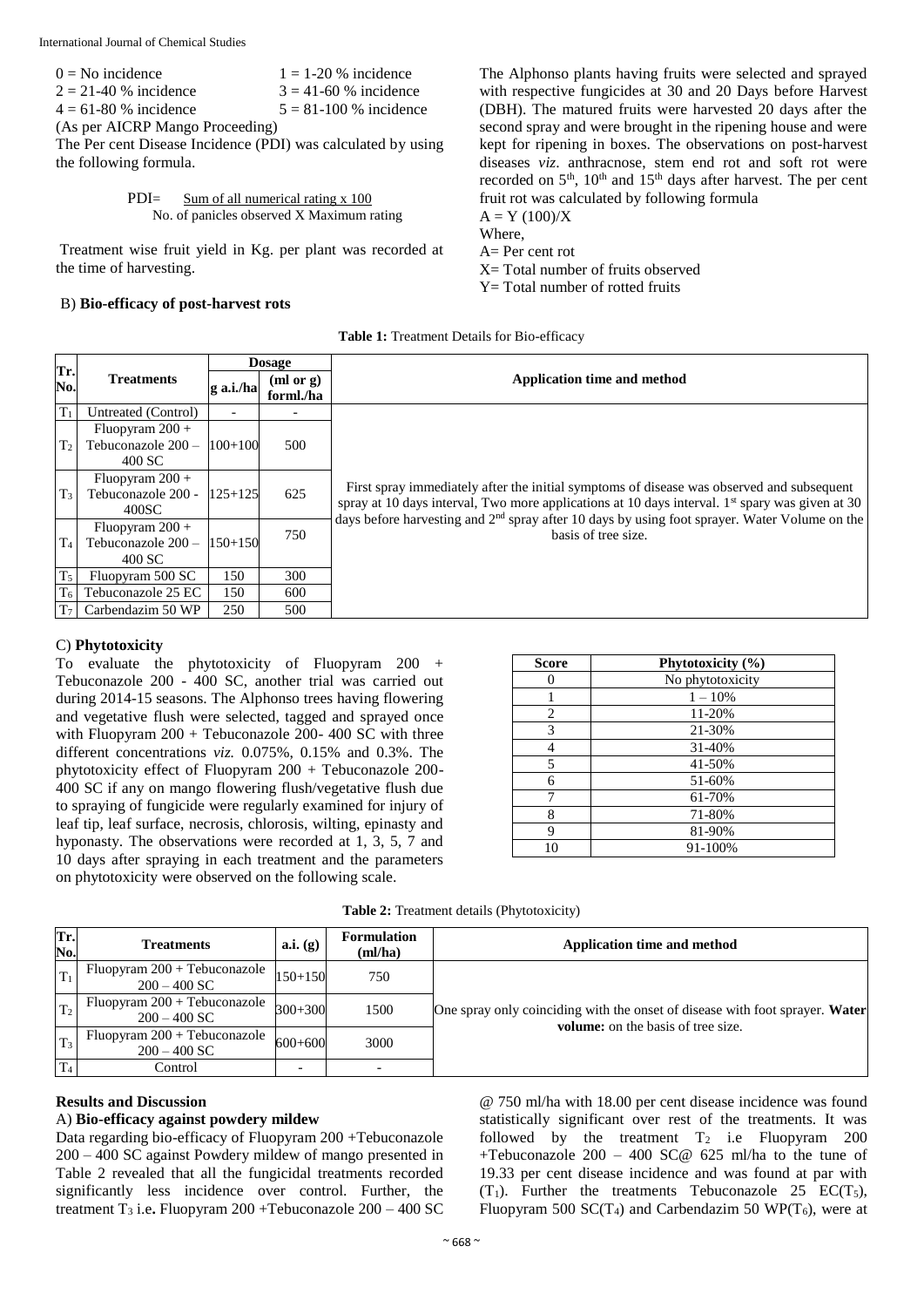par with each other and significantly effective for controlling the powdery mildew These results found closely in agreements with, Karande *et al.* (2016) [2] . And Chavan *et al.* (2009) [1]. Who reported that Hexaconazole 5EC @ 0.1% and 0.05% found effective in reduction of disease severity in mango powdery mildew. Sharma et al. (2012)<sup>[4]</sup>. Stated that the triazole group fungicides were found the most effective in reducing the disease incidence of powdery mildew in mango. Thind and his co-workers  $(2005)$ <sup>[7]</sup>. Found that fungicides *viz*, Penconazole, Triadimefon and Hexaconazole were found significantly better in controlling the powdery mildew of mango

#### B) **Bio-efficacy against Post-harvest diseases of mango**

Data regarding percent disease incidence of post-harvest rot in mango after 15 days of harvest are presented in Table.3 revealed that the treatment of Fluopyram 200 +Tebuconazole  $200 - 400$  SC @ 750 ml/ha (10.00%) was found significantly superior over rest of the treatments for controlling the postharvest diseases incidence in mango. These were followed by Fluopyram  $200 +$  Tebuconazole  $200 - 400$  SC  $(T_2)$ , Tebuconazole 25 EC  $(T_6)$  and Carbendazim 50 WP  $(T_7)$  were equally effective in controlling post harvest diseases of mango. Similar results were also found by Swart *et al.* (2009) [6] . who stated that Fludioxonil can control post-harvest rot of mango. Sharma and his co-workers (1994)<sup>[5]</sup>. also stated that Tribendazole (0.1%) was the most effective fungicide for the control of *G. cingulata* causing Post-harvest rot of Mango. Rehana *et al.* (2014)<sup>[3]</sup>. who reported that Azoxystrobin and Tebuconazole+ Trifloxystrobin was found effective against post-harvest rot and stem end rot of mango.

#### C) **Phytotoxicity**

The data presented in Table 4 revealed that the fungicide Fluopyrum 200 + Tebuconazole 200-400 SC had no any phytotoxic effect on mango at the tested concentrations. The flowering and vegetative flushes were healthy at the different growth stages after the spraying. Therefore, the treatments were found safe to mango at the above referred concentration i.e. 0.75 to 3g. Hence, it is concluded that Fluopyram 200+Tebuconazole 200-400SC is a safe to use on mango up to the dose of 0.3 per cent concentration

#### **Summary and Conlusion**

Among the different concentrations of fungicide tested against powdery mildew and post-harvest rot under field conditions at RFRS, Vengurle; Fluopyram 200 +Tebuconazole  $200 - 400$  SC @ 750 ml/ha was found to be the most promising and efficient fungicide and has potential activity in controlling the disease incidence of powdery mildew and post-harvest rot of mango

| Tr. No.        | <b>Treatments</b>                      |     | Dosage (for ml/ha) Percent Disease Index |
|----------------|----------------------------------------|-----|------------------------------------------|
| $T_1$          |                                        | 500 | 24.33                                    |
|                | Fluopyram 200 + Tebuconazole 200-400SC |     | (29.54)                                  |
| T <sub>2</sub> | Fluopyram 200 + Tebuconazole 200-400SC | 625 | 19.33                                    |
|                |                                        |     | (26.07)                                  |
| $T_3$          | Fluupyram 200 + Tebuconazole 200-400SC | 750 | 18.00                                    |
|                |                                        |     | (25.10)                                  |
| $T_{4}$        | Fluopyram 500SC                        | 300 | 22.66                                    |
|                |                                        |     | (28.42)                                  |
| $T_5$          | Tebuconazole 25EC                      | 600 | 20.66                                    |
|                |                                        |     | (27.04)                                  |
| T6             | Carbendazim 50WP                       | 500 | 22.00                                    |
|                |                                        |     | (27.97)                                  |
| T <sub>7</sub> | Control                                |     | 52.00                                    |
|                |                                        |     | (46.15)                                  |
|                | $SE \pm$                               |     | 0.714                                    |
|                | $CD$ at 5%                             |     | 2.202                                    |

**Table 3:** Bio-efficacy of Fluopyram 200+ Tebuconazole 200-400 SC against powdery mildew disease of mango

\*Figures in parenthesis indicate Arc sin transformation

**Table 4: Bio-efficacy of** post-harvest fruit rot of mango

| Tr. No.        | <b>Treatments</b>                             |                                              | <b>Percent Rot</b> |         |         |  |  |  |  |  |
|----------------|-----------------------------------------------|----------------------------------------------|--------------------|---------|---------|--|--|--|--|--|
|                |                                               | Dosage (for ml/ha) 5th DAH 10th DAH 15th DAH |                    |         |         |  |  |  |  |  |
| $T_1$          | Fluopyram 200 + Tebuconazole 200-400SC        | 500                                          | 0.00               | 0.00    | 0.00    |  |  |  |  |  |
|                |                                               |                                              | $(0.00*)$          | (0.00)  | (0.00)  |  |  |  |  |  |
| T <sub>2</sub> | Fluopyram 200 + Tebuconazole 200-400SC        | 625                                          | 0.00               | 3.33    | 6.66    |  |  |  |  |  |
|                |                                               |                                              | (0.00)             | (6.15)  | (8.85)  |  |  |  |  |  |
| T <sub>3</sub> | Fluopyram $200 +$ Tebuconazole $200 - 400$ SC | 750                                          | 0.00               | 10.00   | 10.00   |  |  |  |  |  |
|                |                                               |                                              | (0.00)             | (15.00) | (15.00) |  |  |  |  |  |
| T <sub>4</sub> | Fluopyram 500SC                               | 300                                          | 0.00               | 10.00   | 16.66   |  |  |  |  |  |
|                |                                               |                                              | (0.00)             | (15.00) | (23.36) |  |  |  |  |  |
| T <sub>5</sub> | Tebuconazole 25EC                             | 600                                          | 0.00               | 10.00   | 13.33   |  |  |  |  |  |
|                |                                               |                                              | (0.00)             | (18.44) | (21.15) |  |  |  |  |  |
| T <sub>6</sub> | Carbendazim 50WP                              | 500                                          | 0.00               | 13.33   | 13.33   |  |  |  |  |  |
|                |                                               |                                              | (0.00)             | (21.15) | (21.15) |  |  |  |  |  |
| T <sub>7</sub> | Control                                       |                                              | 3.33               | 30.00   | 43.33   |  |  |  |  |  |
|                |                                               |                                              | (6.14)             | (33.00) | (45.00) |  |  |  |  |  |
|                | $SE \pm$                                      |                                              | 2.313              | 5.179   | 5.368   |  |  |  |  |  |
|                | $CD$ at 5%                                    |                                              | 7.128              | 15.961  | 16.343  |  |  |  |  |  |

\*Figures in parenthesis indicate Arc sin transformation